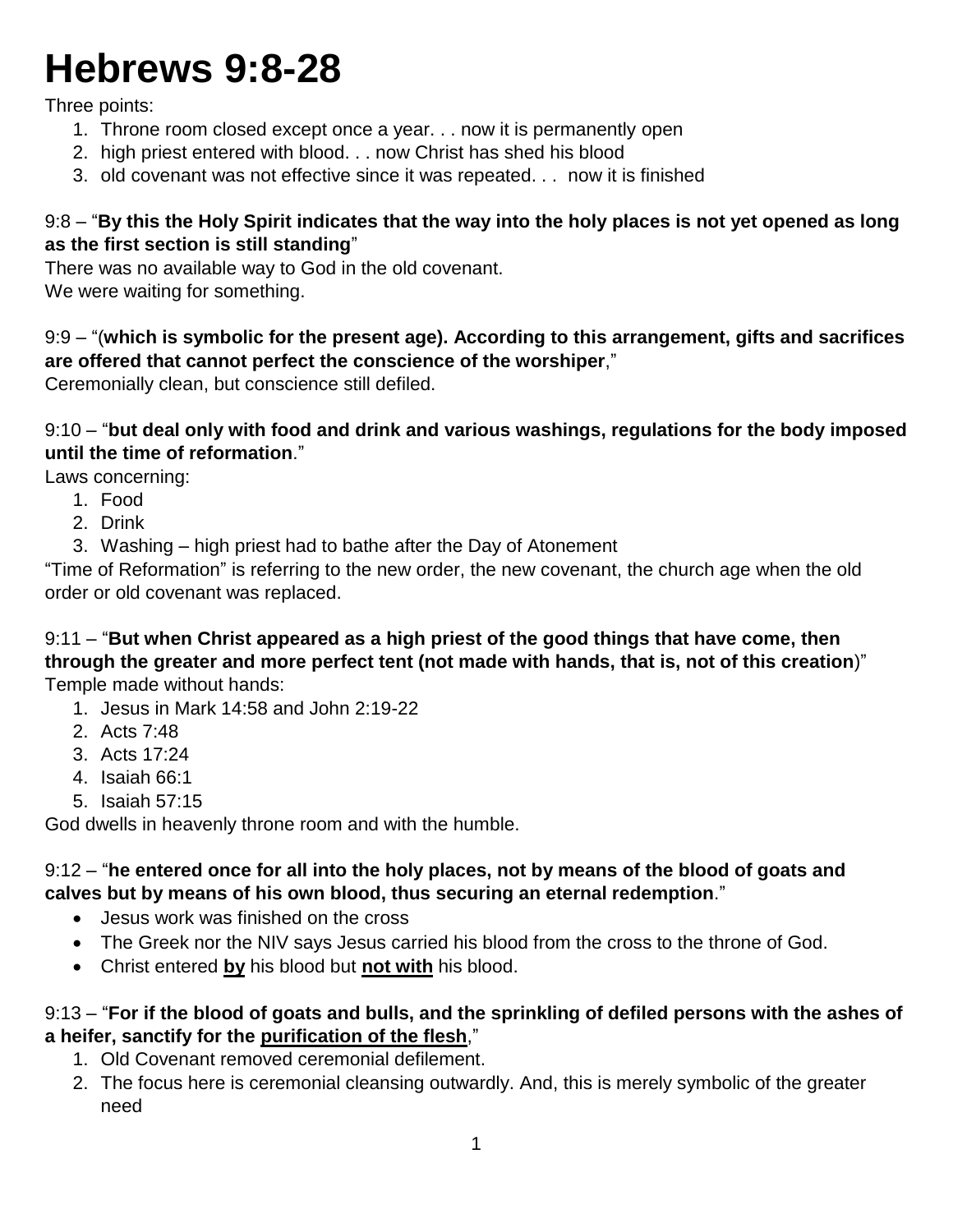3. There was no effect on the conscience, just a symbolic image and reminder.

Numbers 19 the red heifer was slaughtered outside the camp. The blood was sprinkled seven times in front of the tabernacle. The body completely burned. The priest was to throw dear wood, hyssop and scarlet thread into the fire. The ashes were gathered stored outside the camp and used to make the water of impurity. Water mixed with these ashes would be sprinkled on people for cleansing.

## 9:14 – "**how much more will the blood of Christ, who through the eternal Spirit offered himself without blemish to God, purify our conscience from dead works to serve the living God**."

| 4214 [e]<br>posō<br>$14 \text{ πόσω}$<br>how much<br><b>IPro-DNS</b> | 3123 [e]<br>mallon<br>μᾶλλον<br>more<br>Adv           | 3588 [e]<br>to<br>τò<br>the | $129$ [e]<br>haima<br>blood<br>Art-NNS N-NNS    | 3588 [e]<br>tou<br>αἷμα τοῦ<br>$\sim$<br>Art-GMS N-GMS | 5547 [e]<br>Christou<br>Χριστοῦ,<br>of Christ                           | 3739 [e]<br>hos<br>$\partial \hat{G}$<br>who<br>RelPro-NMS |          | 1223 [e]<br>dia<br>$\delta$ ιά<br>through<br>Prep | 4151 [e]<br><b>Pneumatos</b><br>[the] Spirit<br>N-GNS     |                                | 166 [e]<br>aiōniou<br>Πνεύματος αίωνίου<br>eternal<br>Adj-GNS | 1438 [e]<br>heauton<br>έαυτον<br><b>Himself</b><br>RefPro-AM3S |                                                         |
|----------------------------------------------------------------------|-------------------------------------------------------|-----------------------------|-------------------------------------------------|--------------------------------------------------------|-------------------------------------------------------------------------|------------------------------------------------------------|----------|---------------------------------------------------|-----------------------------------------------------------|--------------------------------|---------------------------------------------------------------|----------------------------------------------------------------|---------------------------------------------------------|
| 4374 [e]<br>prosēnenken<br>προσήνεγκεν<br>offered<br>$V-AIA-3S$      | 299 [e]<br>amomon<br>ἄμωμον<br>unblemished<br>Adj-AMS |                             | 3588 [e]<br>tō<br>τῷ<br>$\sim$<br>Art-DMS N-DMS | 2316 [e]<br>Theō<br>to God                             | $2511$ [e]<br>kathariei<br>Θεῷ, καθαριεῖ τὴν<br>will purify<br>V-FIA-3S | 3588 [e]<br>tēn<br>the<br>Art-AFS N-AFS                    | 4893 [e] | syneidesin<br>conscience                          | 1473 [e]<br>hēmōn<br>συνείδησιν ήμῶν<br>of us<br>PPro-G1P | 575 [e]<br>apo<br>from<br>Prep | 3498 [e]<br>nekrōn<br>άπὸ νεκρῶν ἔργων,<br>dead<br>Adj-GNP    | 2041 [e]<br>ergōn<br>works<br>N-GNP                            | 1519 [e]<br>eis<br>$\vec{\epsilon}$<br>in order<br>Prep |
| 3588 [e] 3000 [e]                                                    |                                                       | 2316 [e] 2198 [e]           |                                                 |                                                        |                                                                         |                                                            |          |                                                   |                                                           |                                |                                                               |                                                                |                                                         |

| to             | latreuein             | Theō zōnti |                  |
|----------------|-----------------------|------------|------------------|
| $\vec{10}$     | λατρεύειν Θεῷ ζῶντι ! |            |                  |
| <b>Service</b> | to serve              |            | God [the] living |
| Art-ANS V-PNA  |                       |            | N-DMS V-PPA-DMS  |

- 1. Here is the greatest of the "how much more" statements
- 2. "without blemish" or "unblemished" is *amomon* a technical word for animals approved for sacrifice without defect of any kind.
- 3. "Eternal Spirit" or "eternal spirit" could refer to:
	- a. Holy Spirit (Spirit)
	- b. Christ eternal existence as a member of the Godhead (Son)
	- c. The spirit put on the suffering servant of the Lord referred to in Isaiah 42:1 "I will put my spirit on him." (Father)
	- d. Or, is this some kind of Trinitarian reference to all three?
- 4. True fellowship with God in his heavenly throne room is established or restored.
- 5. This is the significant contrast:

Old Covenant (Mosaic Law) = "purified the flesh" for ceremonial cleansing as a symbol New Covenant (Work of Christ = "purify our conscience" for bold entrance to and service for God

- 6. "Purify our Conscience"
- 7. "From Dead Works" (NIV translates this "acts that lead to death", but the text is clearly "dead works"
	- a. Deeds that produce death
	- b. Deeds done by spiritually dead people
	- c. Thus, this could refer to "good deeds" and "sacrificial offerings" done by spiritually dead people in a mere human ceremonial way that have no life and no means of salvation in